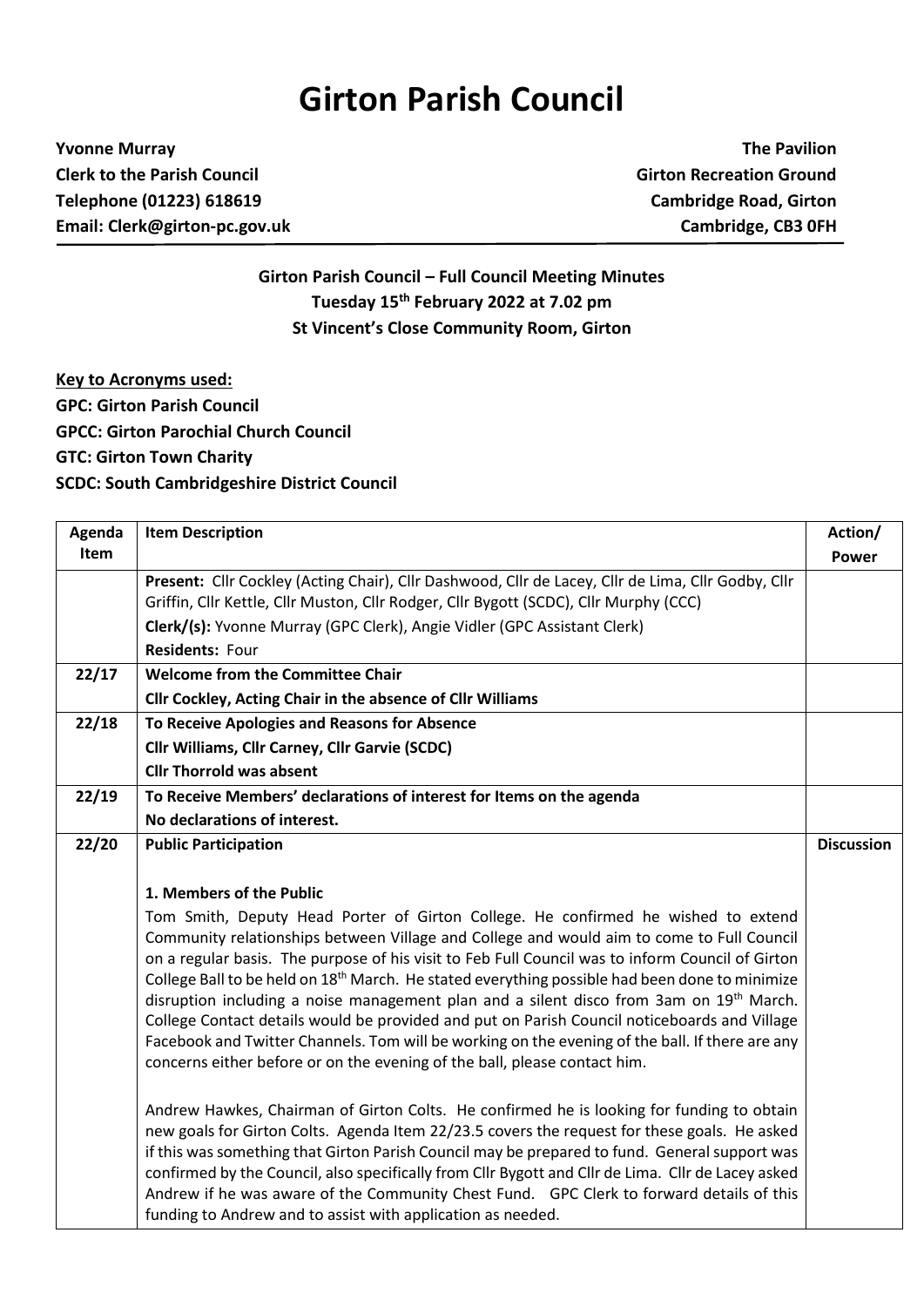| Agenda | <b>Item Description</b>                                                                                                                                                                                                                                                                                                                                                                                                                                                                                                                                                                                                                                                                                                                                                                                                                                                                                                                                                                                                                                                                                                                                                                                                                                                                                                                                        | Action/         |
|--------|----------------------------------------------------------------------------------------------------------------------------------------------------------------------------------------------------------------------------------------------------------------------------------------------------------------------------------------------------------------------------------------------------------------------------------------------------------------------------------------------------------------------------------------------------------------------------------------------------------------------------------------------------------------------------------------------------------------------------------------------------------------------------------------------------------------------------------------------------------------------------------------------------------------------------------------------------------------------------------------------------------------------------------------------------------------------------------------------------------------------------------------------------------------------------------------------------------------------------------------------------------------------------------------------------------------------------------------------------------------|-----------------|
| Item   |                                                                                                                                                                                                                                                                                                                                                                                                                                                                                                                                                                                                                                                                                                                                                                                                                                                                                                                                                                                                                                                                                                                                                                                                                                                                                                                                                                | <b>Power</b>    |
|        | Cllr Cockley highlighted a letter from GTC sent in Nov 2021 offering the colts 50% funding for<br>goals up to a certain amount. Cllr Cockley suggested more work was required by Mr Hawkes<br>and his group to produce a paper to identify the specific funding requested from GPC after<br>reviewing the GTC offer and identifying funding available from SCDC Community Chest fund.<br>Cllr Cockley suggested that GPC Assistant Clerk could support Mr Hawkes in developing a<br>suitable paper for future council consideration. Cllr Muston commented that Cllr Cockley was<br>correct to ask for his documented paper as GPC had responsibility to justify all spending. Cllr<br>Cockley thanked Cllr Muston for her support on this matter.                                                                                                                                                                                                                                                                                                                                                                                                                                                                                                                                                                                                             |                 |
|        | 2. County Councillor's Report<br>Cllr de Lacey raised questions on 'This Land' topic in CCC report. Cllr Murphy confirmed there<br>had been an independent review carried out by the Strategy & Resources Committee who had<br>looked at the detail of how 'This Land' had been set up and operated. County Councillors had<br>reviewed a 100-page report on this topic. The aim for this project going forward is to turn<br>around the issues identified and to refocus activities on a more limited range of things with<br>high sustainability standards with the aim of providing more value for the community.<br>Cllr Griffin asked about the COVID-19 advice given in the opening para of CCC report. He<br>contrasted the advice given in Cllr Murphy's report with the advice given by Dr Chris Smith<br>(eminent virologist) at Addenbrookes hospital that we would have to learn to live with COVID.<br>Cllr Murphy explained the rationale for the advice given in the report. Cllr Griffin commented<br>that lateral flow tests were to cost £10 per test from end of February 2022. Cllr Griffin felt this<br>was unacceptable as some people in our community are already having to make a choice<br>between heating and eating and this was a problem<br>Cllr Rodger thanked Cllr Murphy for the CCC team who mended the pavement outside her |                 |
|        | house. Cllr Murphy thanked the Council for their patience and confirmed that Thornton Road<br>was to be resurfaced.<br>3. District Councillor's Reports<br>Cllr Bygott gave a brief update on his report. Cllr de Lacey requested that reports should be<br>submitted in time for Council to read and digest. As Cllr Bygott's report was submitted at 18.00<br>on the day of February Full Council this had not been possible.                                                                                                                                                                                                                                                                                                                                                                                                                                                                                                                                                                                                                                                                                                                                                                                                                                                                                                                                |                 |
|        | Cllr Garvie did not submit a report for February Full Council. It was subsequently identified that<br>this was due to an email problem.                                                                                                                                                                                                                                                                                                                                                                                                                                                                                                                                                                                                                                                                                                                                                                                                                                                                                                                                                                                                                                                                                                                                                                                                                        |                 |
|        | 4. Girton Town Charity Report (GTC)<br>Due to time restraints Cllr Cockley thanked Ann Bonnett (GTC Chair) for her report and asked<br>Councillors with questions to email them to Ann.                                                                                                                                                                                                                                                                                                                                                                                                                                                                                                                                                                                                                                                                                                                                                                                                                                                                                                                                                                                                                                                                                                                                                                        |                 |
| 22/21  | To approve Minutes of Girton Parish Council Full Council Meetings $-1$ . 18 <sup>th</sup> January 2022 &<br>2. Extraordinary Meeting 25th January 2022                                                                                                                                                                                                                                                                                                                                                                                                                                                                                                                                                                                                                                                                                                                                                                                                                                                                                                                                                                                                                                                                                                                                                                                                         |                 |
|        | Minutes from 18 <sup>th</sup> January were deferred to March Agenda for Approval                                                                                                                                                                                                                                                                                                                                                                                                                                                                                                                                                                                                                                                                                                                                                                                                                                                                                                                                                                                                                                                                                                                                                                                                                                                                               | <b>Deferred</b> |
|        | Minutes from 25 <sup>th</sup> January were approved with one abstention.                                                                                                                                                                                                                                                                                                                                                                                                                                                                                                                                                                                                                                                                                                                                                                                                                                                                                                                                                                                                                                                                                                                                                                                                                                                                                       | Approved        |
| 22/22  | Matters arising from the Minutes (for information only)                                                                                                                                                                                                                                                                                                                                                                                                                                                                                                                                                                                                                                                                                                                                                                                                                                                                                                                                                                                                                                                                                                                                                                                                                                                                                                        |                 |
|        | There were no Matters arising from the minutes                                                                                                                                                                                                                                                                                                                                                                                                                                                                                                                                                                                                                                                                                                                                                                                                                                                                                                                                                                                                                                                                                                                                                                                                                                                                                                                 |                 |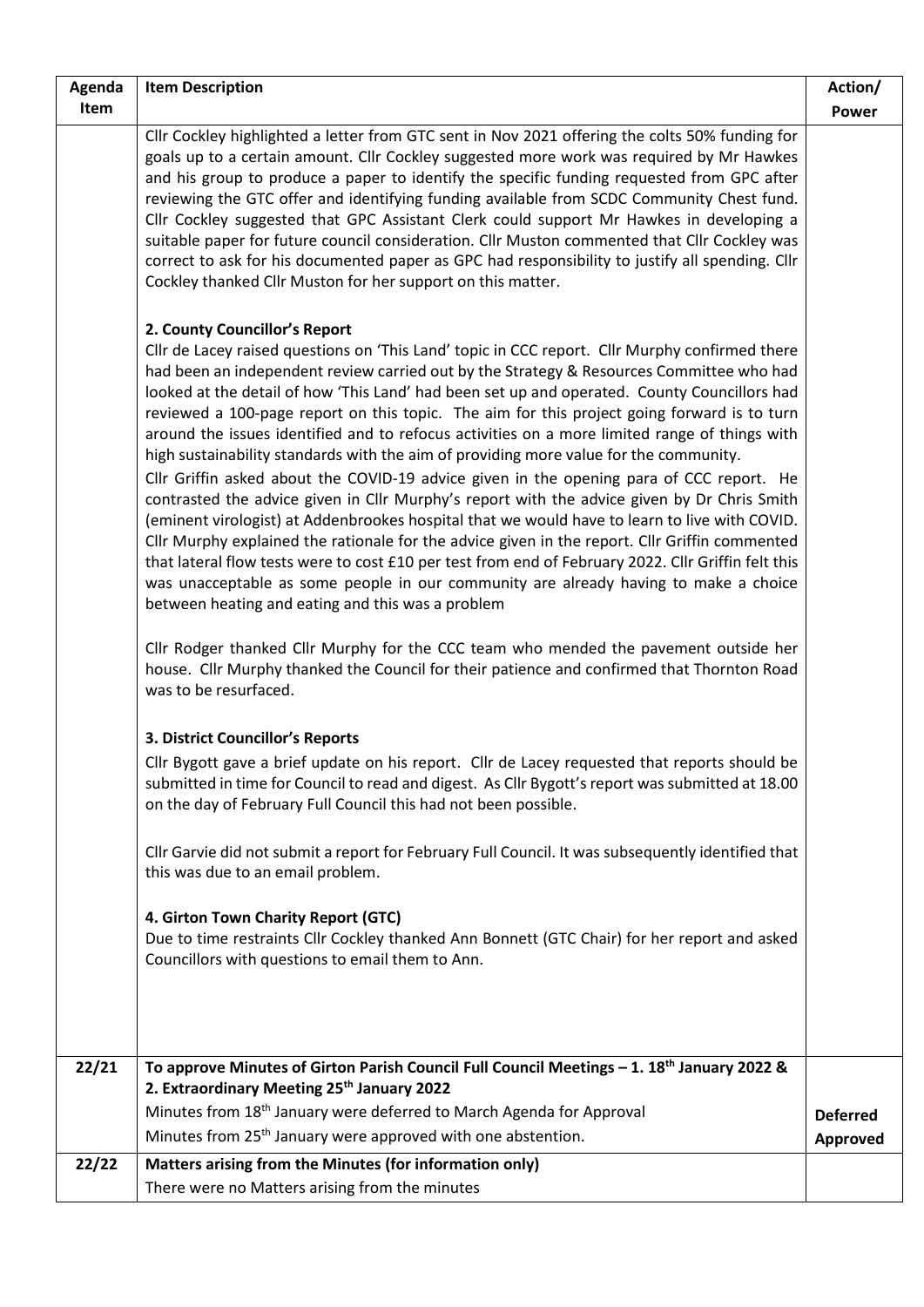| Agenda  | <b>Item Description</b>                                                                                                                                                                                                                                                                                                                                                                                                                                                                                                                                                                   | Action/      |
|---------|-------------------------------------------------------------------------------------------------------------------------------------------------------------------------------------------------------------------------------------------------------------------------------------------------------------------------------------------------------------------------------------------------------------------------------------------------------------------------------------------------------------------------------------------------------------------------------------------|--------------|
| Item    |                                                                                                                                                                                                                                                                                                                                                                                                                                                                                                                                                                                           | <b>Power</b> |
| 22/23   | Business items requiring a decision, or consideration by the Council (Supporting papers to be<br>circulated)                                                                                                                                                                                                                                                                                                                                                                                                                                                                              |              |
| 22/23.1 | Full Council - Council is asked to approve Chair and Vice Chair for the following committees:                                                                                                                                                                                                                                                                                                                                                                                                                                                                                             | Approved     |
|         | Cllr Cockley (Acting Chair) and GPC Clerk confirmed the rationale for including this item on the<br>agenda was to ensure that we had active Chairs and where possible Vice-chairs in place to<br>ensure that the Committees met at least once before the local elections in May to create a<br>baseline plan for each committee. Baseline discussions will feed into 2022/23 Expenditure<br>Plans and to encourage prospective Councillors by confirming projects underway and in<br>planning stage for delivery in Girton. Members of Committees are to be confirmed at a later<br>date. |              |
|         | Cllr Griffin felt it was not appropriate to define the number of councillors on each group. He<br>felt that he may have more than 7 volunteers for the Environment committee for example. GPC<br>clerk stated that 7 was given as a number in the motion for consideration to ensure committees<br>were quorate even if some members were away. However, it was perfectly acceptable to have<br>more or less members than 7 for each committee.                                                                                                                                           |              |
|         | 1. The Environment Committee shall consist of 7 members and shall have an initial meeting<br>on [date to be confirmed] to confirm Mission, Vision and Values and Terms of Reference<br>ahead of the 2022 local elections. The Chair shall be [TBC] and the Vice-Chair [TBC]. Other<br>members are to be confirmed.                                                                                                                                                                                                                                                                        |              |
|         | <b>APPROVAL:</b> Cllr Griffin was approved as Chair proposed by Cllr Cockley (Acting Chair) and<br>seconded by Cllr Muston. Unanimous approval.                                                                                                                                                                                                                                                                                                                                                                                                                                           |              |
|         | Cllr de Lima was approved as Vice Chair proposed by Cllr Cockley (Acting Chair) and seconded<br>by Cllr Griffin. Unanimous approval.                                                                                                                                                                                                                                                                                                                                                                                                                                                      |              |
|         | 2. The HR Committee shall consist of 7 members and shall have an initial meeting on [date<br>to be confirmed] to confirm Mission, Vision and Values and Terms of Reference ahead of the<br>2022 local elections. The Chair shall be [TBC] and the Vice-Chair [TBC]. Other members are<br>to be confirmed.                                                                                                                                                                                                                                                                                 |              |
|         | <b>APPROVAL:</b> Cllr Rodger was approved as Chair proposed by Cllr Cockley (Acting Chair) and<br>seconded by Cllr Muston. Unanimous approval                                                                                                                                                                                                                                                                                                                                                                                                                                             |              |
|         | Cllr Cockley was approved as Vice-Chair proposed by Cllr Rodger, seconded by Cllr Muston.<br>Unanimous approval.                                                                                                                                                                                                                                                                                                                                                                                                                                                                          |              |
|         | 3. The Pavilion TFG shall have a further meeting on [date to be confirmed] to confirm<br>Mission, Vision and Values and Terms of Reference ahead of the 2022 local elections. The<br>Chair is re-confirmed as [TBC] and the Vice-Chair [TBC]. Other members are to be confirmed.                                                                                                                                                                                                                                                                                                          |              |
|         | <b>APPROVAL:</b> Cllr Williams was re-confirmed as Chair proposed by Cllr Cockley (Acting Chair) and<br>seconded by Cllr Muston. Unanimous approval                                                                                                                                                                                                                                                                                                                                                                                                                                       |              |
|         | Cllr Cockley was re-confirmed as Vice-Chair proposed by Cllr de Lima, seconded by Cllr Griffin.<br>Unanimous approval                                                                                                                                                                                                                                                                                                                                                                                                                                                                     |              |
|         | 4. Girton Rewilding TFG shall consist of 7 members and shall have an initial meeting on [date<br>to be confirmed] to confirm Mission, Vision and Values and Terms of Reference ahead of the                                                                                                                                                                                                                                                                                                                                                                                               |              |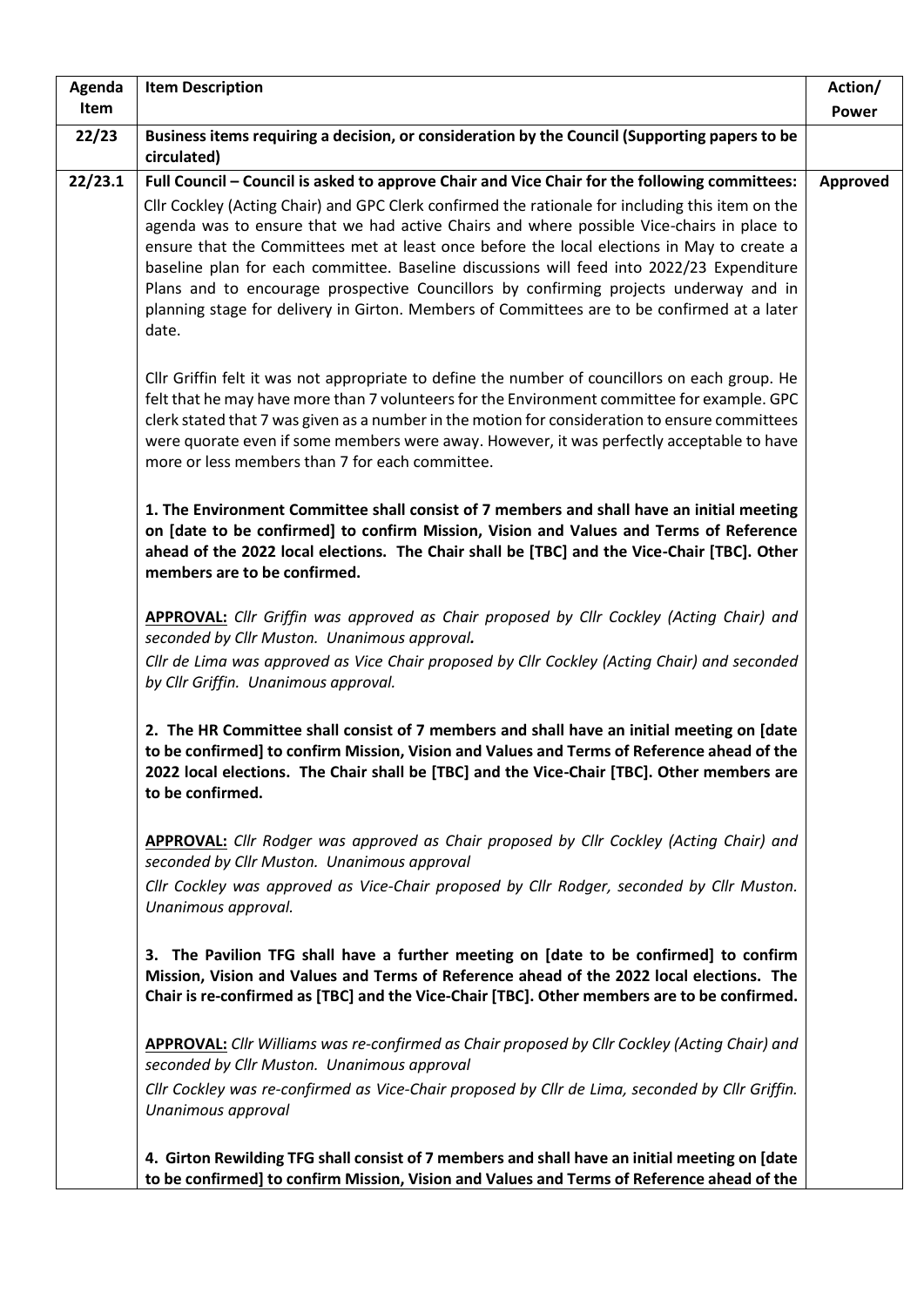| Agenda  | <b>Item Description</b>                                                                                                                                                                                                                                                                                                                                                                                                                                                                                                                                  | Action/                  |
|---------|----------------------------------------------------------------------------------------------------------------------------------------------------------------------------------------------------------------------------------------------------------------------------------------------------------------------------------------------------------------------------------------------------------------------------------------------------------------------------------------------------------------------------------------------------------|--------------------------|
| Item    |                                                                                                                                                                                                                                                                                                                                                                                                                                                                                                                                                          | <b>Power</b>             |
|         | 2022 local elections. The Chair shall be [TBC] and the Vice-Chair [TBC]. Other members are                                                                                                                                                                                                                                                                                                                                                                                                                                                               |                          |
|         | to be confirmed.                                                                                                                                                                                                                                                                                                                                                                                                                                                                                                                                         |                          |
|         | Council is also asked to approve the renaming of this TFG to Local Nature Recovery group.                                                                                                                                                                                                                                                                                                                                                                                                                                                                |                          |
|         |                                                                                                                                                                                                                                                                                                                                                                                                                                                                                                                                                          |                          |
|         | APPROVAL: Cllr de Lima was approved as Chair proposed by Cllr Cockley, seconded by Cllr                                                                                                                                                                                                                                                                                                                                                                                                                                                                  |                          |
|         | Muston. Unanimous approval.                                                                                                                                                                                                                                                                                                                                                                                                                                                                                                                              |                          |
|         | Vice-Chair position remains vacant.                                                                                                                                                                                                                                                                                                                                                                                                                                                                                                                      |                          |
|         |                                                                                                                                                                                                                                                                                                                                                                                                                                                                                                                                                          |                          |
|         | <b>APPROVAL:</b> The name of this group was approved to change from Rewilding TFG to Local<br>Nature Recovery Group proposed by Cllr de Lima, seconded by Cllr Griffin. Unanimous approval.                                                                                                                                                                                                                                                                                                                                                              |                          |
|         | DISCUSSION HIGHLIGHTS: Cllr de Lima confirmed that this Group was renamed to more<br>correctly define the scope of the group, to support the fact that he intended to write a Local<br>Nature Recovery Plan and that there were public meetings being arranged for the next few                                                                                                                                                                                                                                                                          |                          |
|         | months to gather requirements.                                                                                                                                                                                                                                                                                                                                                                                                                                                                                                                           |                          |
| 22/23.2 | Full Council - Continue development of GPC Communication Strategy                                                                                                                                                                                                                                                                                                                                                                                                                                                                                        | Approved                 |
|         | Council is asked to authorize GPC Clerk and GPC Assistant Clerk to publish GPC Agenda and<br>minutes on Girton Village Community Group Facebook page and Gorgeous Girton Twitter                                                                                                                                                                                                                                                                                                                                                                         |                          |
|         | page. Council is also asked to authorize GPC Clerk (in consultation with Chair and/or Vice-<br>Chair) to post other formal statements of Council decisions and other Council news items on<br>the communication channels above.                                                                                                                                                                                                                                                                                                                          |                          |
|         | <b>APPROVAL:</b> Above motion proposed by Cllr Cockley, seconded by Cllr Muston. Unanimous<br>approval.                                                                                                                                                                                                                                                                                                                                                                                                                                                  |                          |
|         | <b>DISCUSSION HIGHLIGHTS:</b> Cllr Godby asked if the above would be the only form of<br>GPC Clerk confirmed that off-line communication channels remained<br>communication.<br>unchanged. The noticeboards had been cleaned and a Rota formed for swift display of notices.                                                                                                                                                                                                                                                                             |                          |
| 22/23.3 | Full Council - Council is asked to approve a stall to be manned at the Feast Market on<br>Saturday 9th July at a cost of £20. Council is asked also to delegate to GPC Clerk, Chair & Vice<br>Chair the ability to spend up to £250 on materials for the stall.                                                                                                                                                                                                                                                                                          | <b>Approved</b>          |
|         | APPROVAL: Above motion proposed by Cllr Cockley, seconded by Cllr de Lima. Unanimous<br>approval                                                                                                                                                                                                                                                                                                                                                                                                                                                         |                          |
|         | <b>DISCUSSION HIGHLIGHTS:</b> Cllr Rodger confirmed that whilst this proposal would be great as<br>an information tool it was too late for the local May elections, and we needed to encourage<br>new Councillors to join us. Cllr Cockley confirmed that her article on Local elections was to go<br>to Girton Parish News (GPN) this month to encourage new councillors. It had been too late for<br>submission last month. Cllr Muston confirmed the Feast event would still encourage people to<br>become councillors by making GPC more accessible. |                          |
| 22/23.4 | Full Council – Council is asked to approve one of three options for the Recreation Ground<br>carpark (bollards, planters) to clearly define the boundaries of the carpark and reduce the<br>chance of cars infringing on the footpath.                                                                                                                                                                                                                                                                                                                   | <b>Meeting</b><br>agreed |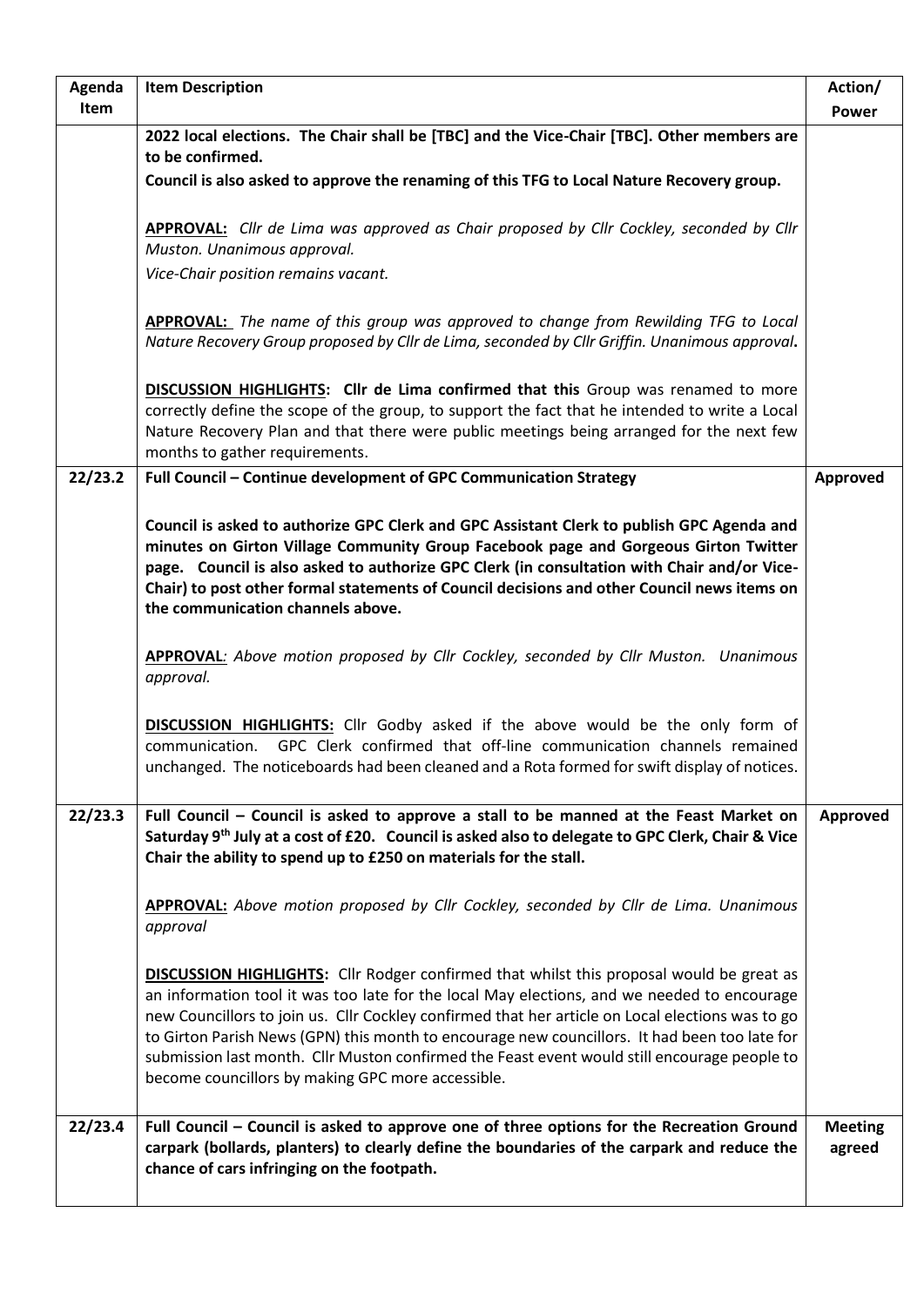| Agenda  | <b>Item Description</b>                                                                                                                                                                                                                                                                                                                                                                                                                                                                                                                                                                                                                                                                                                                                                                                                                                                                                                                                                                                                                                                                                                                                                                                                                                                                                                                                                                                                                                                                                                                                                                                                                                                                                           | Action/         |
|---------|-------------------------------------------------------------------------------------------------------------------------------------------------------------------------------------------------------------------------------------------------------------------------------------------------------------------------------------------------------------------------------------------------------------------------------------------------------------------------------------------------------------------------------------------------------------------------------------------------------------------------------------------------------------------------------------------------------------------------------------------------------------------------------------------------------------------------------------------------------------------------------------------------------------------------------------------------------------------------------------------------------------------------------------------------------------------------------------------------------------------------------------------------------------------------------------------------------------------------------------------------------------------------------------------------------------------------------------------------------------------------------------------------------------------------------------------------------------------------------------------------------------------------------------------------------------------------------------------------------------------------------------------------------------------------------------------------------------------|-----------------|
| Item    |                                                                                                                                                                                                                                                                                                                                                                                                                                                                                                                                                                                                                                                                                                                                                                                                                                                                                                                                                                                                                                                                                                                                                                                                                                                                                                                                                                                                                                                                                                                                                                                                                                                                                                                   | <b>Power</b>    |
|         | <b>DISCUSSION HIGHLIGHTS:</b> Cllr Cockley confirmed that this item had been removed from the<br>agenda due to discussion with Chair, GPC Clerk, and resident about the situation with Girton<br>Recreation Ground Car Park and there was now a meeting planned for Saturday week. Cllr<br>Cockley read a mail from the Cllr Williams confirming GPC were not resisting installing bollards,<br>simply finding it difficult due to construction of fence. Confirmation was given that GPC would<br>be meeting with GTC and the resident who had raised the issue soon. GTC will not be<br>contributing financially.                                                                                                                                                                                                                                                                                                                                                                                                                                                                                                                                                                                                                                                                                                                                                                                                                                                                                                                                                                                                                                                                                               |                 |
| 22/23.5 | Sport & Recreation - Council is asked to approve quote recommended by Assistant Clerk &                                                                                                                                                                                                                                                                                                                                                                                                                                                                                                                                                                                                                                                                                                                                                                                                                                                                                                                                                                                                                                                                                                                                                                                                                                                                                                                                                                                                                                                                                                                                                                                                                           | <b>Deferred</b> |
|         | Groundsman for spend on Football Goals.<br><b>DISCUSSION HIGHLIGHTS:</b> The topic of MUGA Goals was brought to Sport & Recreation<br>Committee on 1 <sup>st</sup> February. It was agreed to bring the quote for the goals to Full Council.<br>After the public Agenda for this meeting issued it was identified by the Assistant Clerk that goals<br>were also required by Girton Colts. The Assistant Clerk prepared two supporting papers to<br>make this clear and support both sets of goals. Cllr Muston confirmed that she appreciated the<br>two separate papers prepared by the Assistant Clerk and felt the youth of the village should<br>have the opportunity for good equipment. Dispensation was given by Cllr Cockley to Andrew<br>Hawkes (Girton Colts Chairman to speak). He confirmed he had approached GTC, and they<br>were likely prepared to grant some funding. GPC confirmed they generally supported the<br>proposal but would need a business case. Support was confirmed by ClIr de Lima, ClIr Muston.<br>Cllr Cockley, GPC Clerk, and GPC Assistant Clerk will work on the business case and support<br>Girton Colts in their funding submission. Cllr Muston asked Andrew if he was planning to do<br>his own fund raising in addition to the funding request. Andrew confirmed Girton Colts would<br>be carrying out their own fund raising. Clr Cockley read out a letter from GTC from October<br>2021 confirming they would support Girton Colts in their acquisition of Goals.<br>It was noted that this motion covered both the MUGA Goals and the goals required by Girton<br>Colts but more clarity could have been given to this topic and Cllr Cockley confirmed the need |                 |
|         | for a more detailed business plan.<br>The motion was deferred to the next Sport & Recreation committee or Full Council whichever                                                                                                                                                                                                                                                                                                                                                                                                                                                                                                                                                                                                                                                                                                                                                                                                                                                                                                                                                                                                                                                                                                                                                                                                                                                                                                                                                                                                                                                                                                                                                                                  |                 |
|         | was earlier.                                                                                                                                                                                                                                                                                                                                                                                                                                                                                                                                                                                                                                                                                                                                                                                                                                                                                                                                                                                                                                                                                                                                                                                                                                                                                                                                                                                                                                                                                                                                                                                                                                                                                                      |                 |
| 22/23.6 | Sport & Recreation - Council is asked to approve quote recommended by Clerk for spend on<br><b>Climbing Frame platforms</b><br>APPROVAL: proposed by Cllr Cockley, seconded by Cllr de Lima. Unanimous approval.<br><b>DISCUSSION HIGHLIGHTS:</b> Cllr Godby asked GPC Clerk if she had heard that the fitting may be                                                                                                                                                                                                                                                                                                                                                                                                                                                                                                                                                                                                                                                                                                                                                                                                                                                                                                                                                                                                                                                                                                                                                                                                                                                                                                                                                                                             | Approved        |
|         | delayed to May. GPC Clerk confirmed that if Council approve the option for Online Playgrounds<br>to fit the platforms this would not be until May, if Council approve fitting by our GPC<br>Groundsman this can be carried out more quickly. Cllr Rodger confirmed that she had not been<br>in favour of GPC Groundsman fitting the platforms and still had the following concerns:<br>If the cost saving by asking GPC Groundsman to fit the platforms was minimal then<br>$\bullet$<br>Council should still, consider the quote for fitting from Online Playgrounds.<br>Worry that GPC Groundsman would not have the time to complete this task in a timely<br>manner<br>GPC Clerk confirmed the saving by asking GPC Groundsman to fit platforms was £507.80 based<br>on 10 hours work for GPC Groundsman and risk assessment to be prepared by GPC Clerk. GPC                                                                                                                                                                                                                                                                                                                                                                                                                                                                                                                                                                                                                                                                                                                                                                                                                                                 |                 |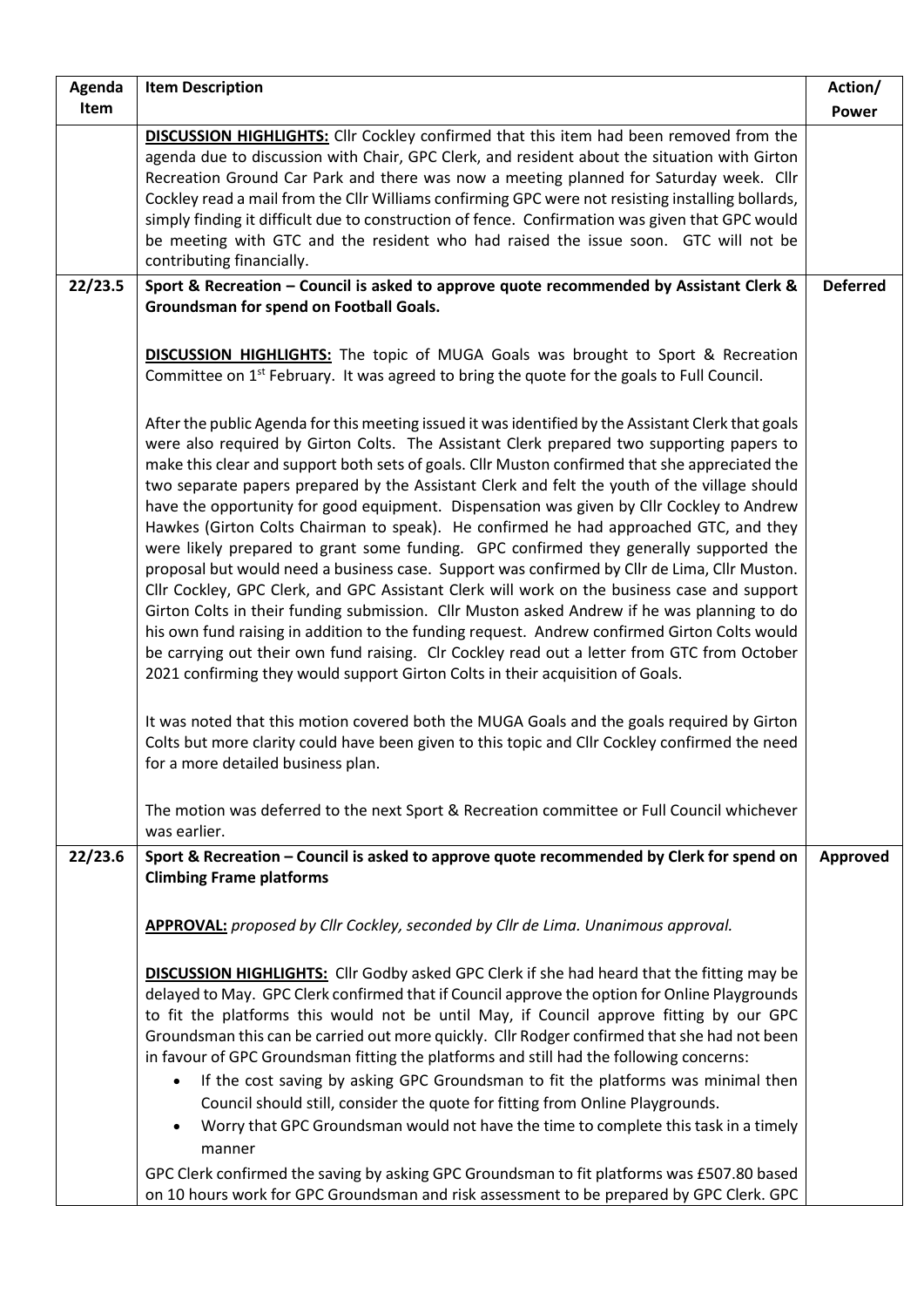| Agenda  | <b>Item Description</b>                                                                                                                                                                                                                                                                                                                                                                                                                                                                                                                                                                                                                                                                                                                                                                                                                                                                                                                                                                                                                                                                                                                                                                   | Action/                      |
|---------|-------------------------------------------------------------------------------------------------------------------------------------------------------------------------------------------------------------------------------------------------------------------------------------------------------------------------------------------------------------------------------------------------------------------------------------------------------------------------------------------------------------------------------------------------------------------------------------------------------------------------------------------------------------------------------------------------------------------------------------------------------------------------------------------------------------------------------------------------------------------------------------------------------------------------------------------------------------------------------------------------------------------------------------------------------------------------------------------------------------------------------------------------------------------------------------------|------------------------------|
| Item    |                                                                                                                                                                                                                                                                                                                                                                                                                                                                                                                                                                                                                                                                                                                                                                                                                                                                                                                                                                                                                                                                                                                                                                                           | <b>Power</b>                 |
|         | Clerk also confirmed that time would be allocated for GPC Groundsman to carry out this work<br>in a timely fashion once the platforms were delivered to GPC.                                                                                                                                                                                                                                                                                                                                                                                                                                                                                                                                                                                                                                                                                                                                                                                                                                                                                                                                                                                                                              |                              |
| 22/23.7 | Sport & Recreation - Council is asked to approve quote recommended by GPC Clerk and GPC<br>Assistant Clerk on Playground Inspection training for GPC Staff & Councillors.                                                                                                                                                                                                                                                                                                                                                                                                                                                                                                                                                                                                                                                                                                                                                                                                                                                                                                                                                                                                                 | Approved                     |
|         | APPROVAL: Proposed by Cllr Cockley, seconded by Cllr Muston, unanimous approval                                                                                                                                                                                                                                                                                                                                                                                                                                                                                                                                                                                                                                                                                                                                                                                                                                                                                                                                                                                                                                                                                                           |                              |
|         | <b>DISCUSSION HIGHLIGHTS:</b> GPC Assistant Clerk gave a summary of the paper she had prepared<br>highlighting recommended quote based on cost and qualification granted. Cllr de Lacey asked<br>whether GPC Clerk and GPC Assistant Clerk would be responsible for the task and be suitably<br>remunerated for this additional responsibility. Cllr Muston stated that Councillors and Office<br>team should take it in turns, agreeing with Cllr de Lacey on suitable remuneration for staff team.<br>Cllr Griffin stated inspections should be completed on a weekly basis and this is likely too<br>onerous for GPC Clerk and GPC Assistant Clerk only. Cllr Griffin also highlighted the need to<br>submit reports on each weekly inspection to GPC Clerk to hold on file. Cllr Rodger suggested a<br>Rota for Council teams, so people had to complete every 6 weeks or so to spread the<br>responsibility. Cllr Godby asked if all three playgrounds were included. This was confirmed by<br>the Clerk.                                                                                                                                                                            |                              |
| 22/23.8 | Finance - Council is asked to approve quote recommended by Clerk for VAT Registration<br><b>Advice</b>                                                                                                                                                                                                                                                                                                                                                                                                                                                                                                                                                                                                                                                                                                                                                                                                                                                                                                                                                                                                                                                                                    | <b>Approved</b>              |
|         |                                                                                                                                                                                                                                                                                                                                                                                                                                                                                                                                                                                                                                                                                                                                                                                                                                                                                                                                                                                                                                                                                                                                                                                           | (Amended)                    |
|         | APPROVAL: An amended motion was put forward as below and approved by the Chair who had<br>proposed the motion.                                                                                                                                                                                                                                                                                                                                                                                                                                                                                                                                                                                                                                                                                                                                                                                                                                                                                                                                                                                                                                                                            |                              |
|         | AMENDED APPROVAL: Approval of VAT Registration advice quotes will be delegated to Chair,<br>Vice-Chair, Finance Chair and GPC Clerk.                                                                                                                                                                                                                                                                                                                                                                                                                                                                                                                                                                                                                                                                                                                                                                                                                                                                                                                                                                                                                                                      |                              |
|         | APPROVAL OF AMENDED MOTION: Proposed by Cllr Cockley, seconded by Cllr de Lacey.<br>Unanimous approval.                                                                                                                                                                                                                                                                                                                                                                                                                                                                                                                                                                                                                                                                                                                                                                                                                                                                                                                                                                                                                                                                                   |                              |
|         | <b>DISCUSSION HIGHLIGHTS:</b> Cllr Cockley stated that this item would be deferred to March<br>agenda. Cllr Muston stated she had a concern that she believed that delaying this motion might<br>increase the time taken to complete the finance reconciliation work. She stated that from her<br>recollection Council had agreed at the Extraordinary Full Council meeting of 25 <sup>th</sup> February 2022<br>to limit the quotes received to a 2-week period. and whilst Council defers this decision then<br>other expenses might be received, which might not be able to be claimed. Cllr Dashwood<br>confirmed that the decision for VAT Registration had dragged on and on. An excellent and<br>detailed quote had been received from Streets and GPC had worked with them on Finance<br>issues for some time. GPC Clerk confirmed that during the time Streets had worked with GPC,<br>they had delivered on all issues undertaking significant reconciliation of transactions. The Clerk<br>stated she believed it might be a risk to completing the accounts reconciliation project to work<br>with more than one accountant for advice around VAT Registration at this stage. |                              |
| 22/23.9 | Finance - Council is asked to approve the proposal suggested by Michael Bigg (Girton Rector<br>for Grass-cutting of the Churchyard as below:                                                                                                                                                                                                                                                                                                                                                                                                                                                                                                                                                                                                                                                                                                                                                                                                                                                                                                                                                                                                                                              | <b>Approval</b><br>(Amended) |
|         | Once the situation with CGM is resolved we cancel their contract and the Parish Council<br>then bring churchyard mowing into the contract of whoever they use elsewhere in the<br>village.                                                                                                                                                                                                                                                                                                                                                                                                                                                                                                                                                                                                                                                                                                                                                                                                                                                                                                                                                                                                |                              |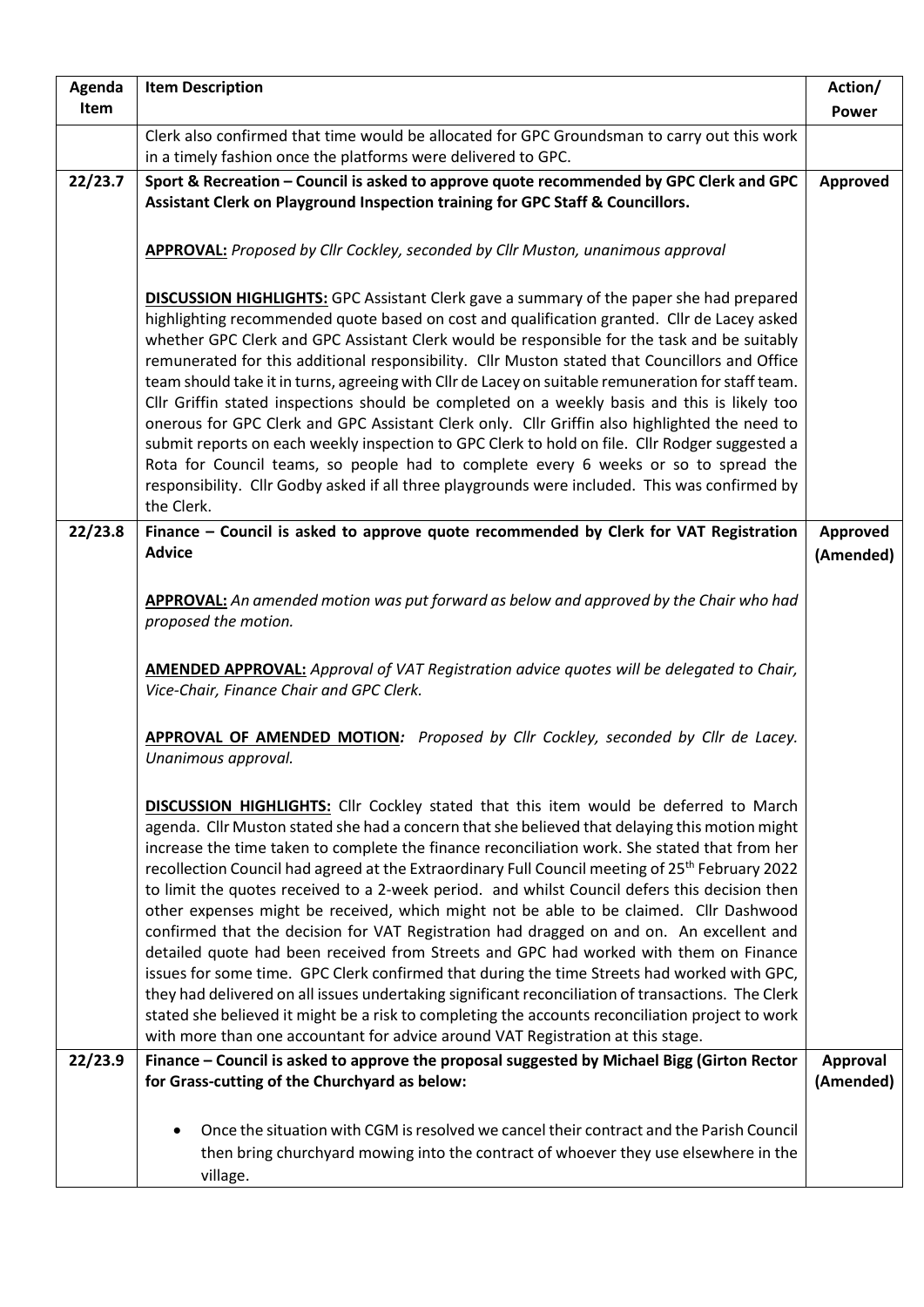| Agenda<br><b>Item Description</b>                                                                                                                                                             | Action/           |
|-----------------------------------------------------------------------------------------------------------------------------------------------------------------------------------------------|-------------------|
| Item                                                                                                                                                                                          | <b>Power</b>      |
| We split the costs of mowing the churchyard 60:40, with the Parish Council paying 60%<br>$\bullet$                                                                                            |                   |
| in recognition that the old churchyard is marginally bigger and certainly more awkward                                                                                                        |                   |
| than the new.                                                                                                                                                                                 |                   |
| Whenever this new arrangement starts the Parish Council will cross-charge Girton                                                                                                              |                   |
| PCC their portion on a regular basis.                                                                                                                                                         |                   |
| Girton PCC will agree to cover their 40% portion of backdated grass cutting invoices<br>$\bullet$                                                                                             |                   |
| from CGM since the start of my incumbency (Sept 2020)."                                                                                                                                       |                   |
|                                                                                                                                                                                               |                   |
| <b>AMENDED MOTION:</b> An amended motion proposed as below and approved by the Chair who                                                                                                      |                   |
| had proposed the motion. Note: The amended motion was approved unanimously:                                                                                                                   |                   |
| Girton Parochial Church Council (GPCC) will agree to cover their 40% portion of<br>$\bullet$                                                                                                  |                   |
| backdated grass cutting invoices from CGM since before the start of my incumbency                                                                                                             |                   |
| (April 2020)."                                                                                                                                                                                |                   |
| GPC and GPCC split the costs of mowing the churchyard 60:40, with GPC Council paying<br>$\bullet$                                                                                             |                   |
| 60% in recognition that the old churchyard is marginally bigger and certainly more                                                                                                            |                   |
| awkward than the new.                                                                                                                                                                         |                   |
| Whenever this new arrangement starts GPC will cross-charge GPCC their portion on a<br>$\bullet$                                                                                               |                   |
| regular basis.                                                                                                                                                                                |                   |
| Once the situation with CGM is resolved Girton Parish Council and Girton PCC to walk                                                                                                          |                   |
| round the Churchyard together with 3 contractors and obtain a quote to choose                                                                                                                 |                   |
| which one they feel is best for the Churchyard cutting.                                                                                                                                       |                   |
|                                                                                                                                                                                               |                   |
| APPROVAL OF AMENDED MOTION: Proposed by Cllr Cockley, seconded by Cllr Muston.                                                                                                                |                   |
| Unanimous approval.                                                                                                                                                                           |                   |
| Full Council - Council is asked to provide a response to confirm GPC's view on a proposal to<br>22/23.10                                                                                      | Approved          |
| stop up vehicular Highway Access Rights along a section of Washpit Road.                                                                                                                      |                   |
| <b>Approval:</b> proposed by Cllr Cockley, seconded by Cllr de Lima, Unanimous approval for the                                                                                               |                   |
| proposal to stop up vehicular highway rights along a section of Washpit Road.                                                                                                                 |                   |
| Full Council - Council to review and discuss Jubilee proposal paper by Cllr Rodger<br>22/23.11                                                                                                | <b>Discussion</b> |
|                                                                                                                                                                                               |                   |
| <b>DISCUSSION HIGHLIGHTS:</b> Cllr Rodger gave a couple of updates on her paper:                                                                                                              |                   |
| GTC would like to organise a Tea-dance at William Collyn Community Centre                                                                                                                     |                   |
| Gretton School would also be holding an afternoon tea party the following week                                                                                                                |                   |
| Cllr Rodger had approached GTC for funding of commemorative mugs for Children in the village.                                                                                                 |                   |
| However, Ann Bonnet has confirmed that whilst she would ask GTC Trustees, they may be                                                                                                         |                   |
| unable to support the request.                                                                                                                                                                |                   |
| Cllr de Lacey asked Cllr Rodgers why she was looking at Himalayan Birches rather than a native<br>species. Cllr Rodgers confirmed she was open to suggestions for other species but liked the |                   |
| bright bark of Himalayan Birches which aligned with the Platinum of the Jubilee. Also, that                                                                                                   |                   |
| Edmund Hilary completed his climb of Everest at the time of the Coronation and the Queen had                                                                                                  |                   |
| been excited by this. Cllr Griffin read out a paragraph confirming the dangers of Birch tree roots                                                                                            |                   |
| highlighting care needs to be taken when deciding on location for birches. Cllr Cockley stated it                                                                                             |                   |
| could be useful to talk to someone at Oakington Garden Centre. Cllr Rodger summarised the                                                                                                     |                   |
| activities and added the Rector is thinking about a special service in the church on the afternoon                                                                                            |                   |
| of Sunday 5 June.                                                                                                                                                                             |                   |
| 22/24<br><b>Finance and Resource Management</b>                                                                                                                                               | <b>Discussion</b> |
| To receive update on Finance progress                                                                                                                                                         |                   |
|                                                                                                                                                                                               |                   |